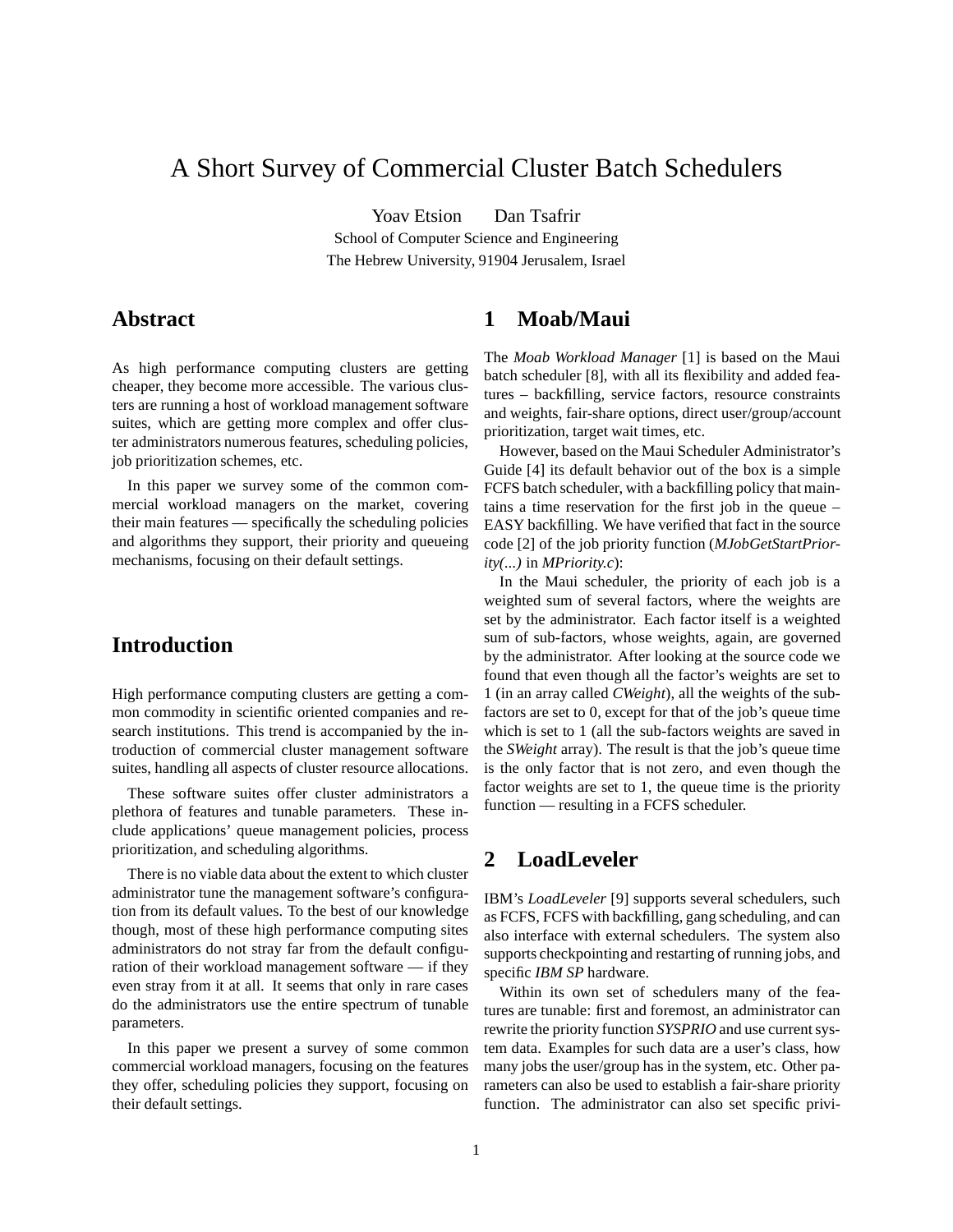leged user/group/class accounts. This, coupled with support for job preemption, allows for high priority jobs to preempt low priority ones. At the user level, each user can change the running order (or explicitly specify one) of his own jobs.

*Loadleveler* supports backfilling, and can even can be tuned to use either the best-fit or first-fit metrics to choose jobs for backfilling.

The default scheduling of LoadLeveler is FCFS: the default priority function is FCFS, as the *SYSPRIO* function is simply the job's queue time. Backfilling is *not* set by default, but when enabled, its policy is first-fit, with time reservation set only for the first job in the queue When using backfilling, users are obligated to specify a runtime estimate for their jobs. When a job exceeds its time estimate, it is killed (sent a SIGKILL signal). This is similar to the EASY backfilling policy.

### **3 Load Sharing Facility (LSF)**

*Platform*'s *Load Sharing Facility* (*LSF*) [11, 12] is a comprehensive solution for high performance workload management. It supports numerous scheduling algorithms, including FCFS, fair-share, preemptive, backfilling and Service Level Agreements level (SLA). LSF can also interface with external schedulers such as Maui. Other features include system supports for automatic and manual checkpoints, migrations, automatic job dependencies and job reruns.

The fair-share scheduler lets the administrator assign shares to users and groups, and set a priority function that divides the resources according to the assigned shares. The shares can also be assigned in a hierarchical manner, so a group can be assigned shares, and divided into subgroups, each getting a percentage of the shares. The final priority function of the fair-share scheduler takes into account the standing shares for the user (either directly of via his group), and the number of running and queued jobs he has.

The Service Level Agreements (SLA) scheduler is a high level scheduler that allows the administrator to state a goal for the system — job deadlines, throughput etc. without having to tune the lower levels of the scheduler for achieving that goal.

An interesting scheme, called *priority escalation* is also introduced in this software suite. In this scheme, the administrator can set an escalating parameter on a job's priority, so it's priority will increase every time interval – giving much higher priorities to waiting jobs, even when using a fair share scheduler.

Jobs are submitted to queues with different priorities, which the administrator defines. He can also define different scheduling schemes for each queue. Both preemption and backfilling are considered to be queue properties: a queue can be declared to be preemptive, in which case its jobs can preempt running jobs from any lower level queue that is set to be preemptible. Backfilling can be turned on for a queue in the queue configuration file. This flag is not set by default, but the default behavior of processor reservation is similar to EASY – reserve the processor for the first job in the queue when backfilling. Each backfilling queue is assigned a job time limit, which is used if the user did not specify a time limit upon submission. Backfilling queues have their limitations – backfilled jobs cannot be preemptible, as they would consume resource reserved for another job.

If the administrator does not define any queues, a default queue is used, and its scheduling is set to FCFS. The administrator guide [12] is careful to warn that this policy might not be best, and that the site administrator must take that into consideration and define special queues. As mentioned previously, backfilling is not enabled by default, but when enabled, it's default behavior is similar to EASY.

## **4 Portable Batch System (PBS)**

The *Portable Batch System* (PBS) comes in two flavors: *OpenPBS* [16] is intended for small clusters, and *PBS-Pro* [3] is the full fledged, industrial strength version (both are descendants of the system described in [7]). For simplicity, we will focus on PBS-Pro.

The suite includes a very versatile scheduler support. Schedulers included with the suite are FCFS, SJF, user/group priorities and fair-share. Also, site specific schedulers can be implemented natively in the C and TCL programming languages, or in a special language called BaSL. Other features include checkpoint support, re-pack and rerun support for failed or stopped jobs, and failed nodes recovery.

The fair-share scheduler uses a similar hierarchical approach, similar to *LSF*. An administrator can distribute shares among groups, whose shares can, in turn, be divided to subgroups. This creates a tree structure in which each node is given shares, which are distributed by administrator assigned ratios to its child nodes, all the way down to the tree leaves. The leaves themselves can be either groups or specific users.

As with other software suites, the administrator can define work queues with various features. Queues can have certain resource limits that are enforced on the jobs they hold. A job can even be queued according to its specified resource requirements — the administrator can define a queue for short jobs, and the queuing mechanism can automatically direct a job with small CPU requirements to the short jobs queue. Of course the administrator can de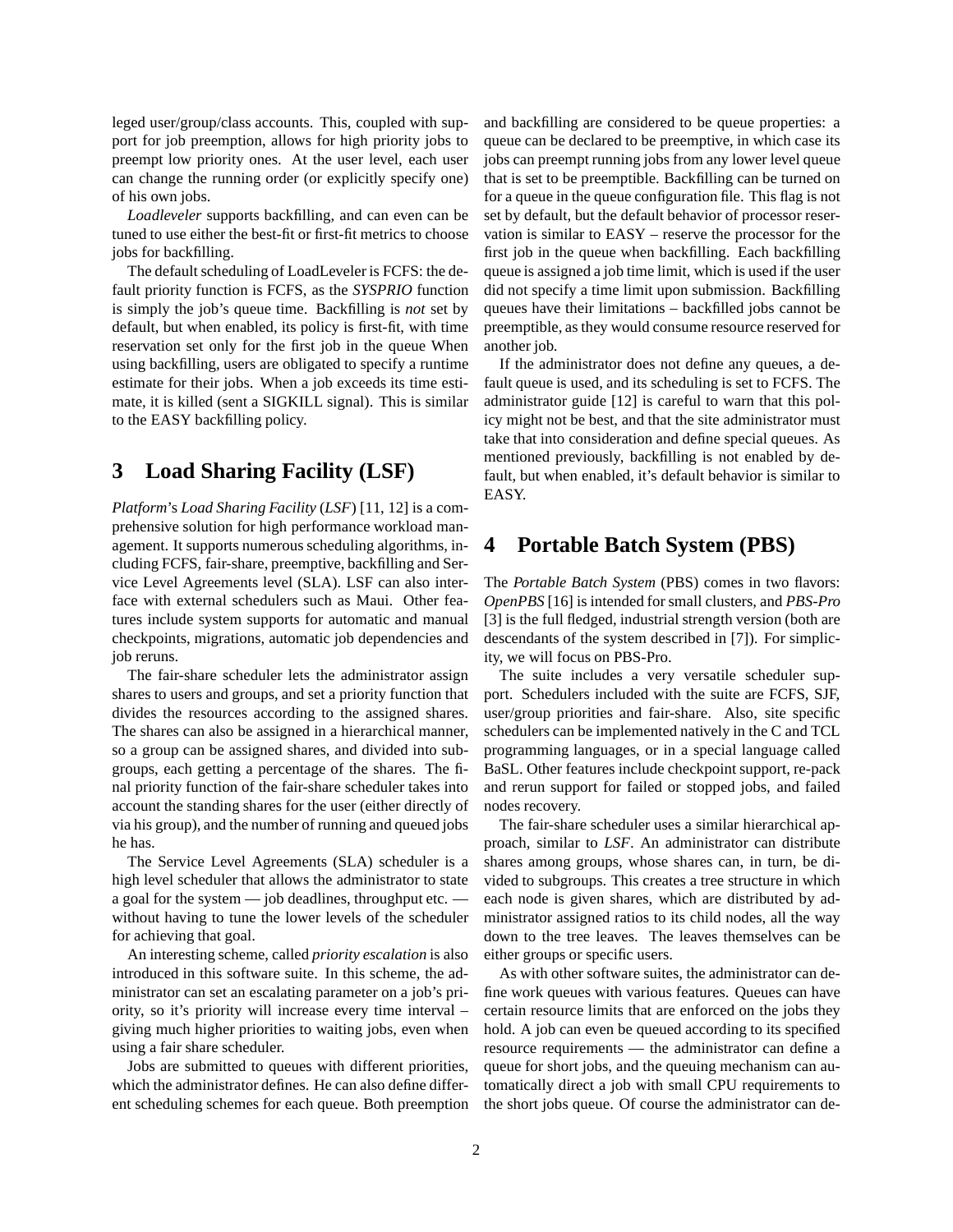fine a priority for each queue, thus setting the dispatch order between queues, or can be selected for dispatch in a round robin fashion. Queues can also be set inactive for certain times, which allow using desktops as part of the cluster at night or holidays.

The *PBS-Pro* system support preemption between different priority jobs. An administrator can define a preemption order between queues, by which jobs from higher priority queues can preempt jobs from lower priority queues if not enough resources are available. Inter-queue preemption is enabled by default, but there is only one default queue.

Being the exception that makes the rule, the default scheduler in both PBS systems is SJF. To prevent starvation (which is the main problem of SJF scheduling), the system can declare a job as starving after some time it has been queued (with the default time set to 24 hours). A starving job has a special status — no job will begin to run until it does. The result begin is that declaring a job as starving causes the system to enter a draining mode, in which it lets running jobs finish until enough resources are available to run the starving job. The starvation prevention mechanism can be enabled only for specific queues.

Backfilling is supported, but only in context of scheduling jobs around a starving job waiting to run, and only if users specify a wall time CPU limit. Like the starvation prevention mechanism, backfilling can also be enabled for specific queues.

As mentioned before, the default scheduler is SJF, and both the starvation prevention mechanism and backfilling enabled for all queues.

### **5 Sun Grid Engine (SGE)**

The *Sun Grid Engine* (SGE) [15, 13, 14] is much simpler then its contenders.

SGE has two scheduling policies: FCFS, and an optional administrator set function of Equal-Share scheduler. The latter is a simple fair-share scheduler that tries to distribute resources equally among all users and groups. For example, to overcome a case where a user submits many jobs over a short period of time, its latter jobs will be queued until other users had a chance to run their jobs.

An administrator can also define new job queues, with specific dispatch order among the queues themselves.

Currently, the system does not support backfilling, although this features is planned to be incorporated in future versions [6].

The default behavior is still FCFS, since the default priority function is again the job's queue time.

## **6 OSCAR**

During this survey we have also enquire about *OSCAR* [5], which is sometimes regarded as a workload management software suite. However, this is more of a cluster installation software, which helps manage the nodes belonging to the cluster, assign them IP addresses, network mounted root file systems, and other resources. The workload management itself is done using one of the aforementioned software suites, mainly *Maui* or *OpenPBS*.

### **Conclusion**

In this paper have surveyed some of the more prominent cluster management software suites, trying to describe the features they offer. As we suspect most cluster administrators do not stray far from the different suites' default configurations, we have focused on describing those for the various suites.

To our surprise, we found that the prevalent default scheduler setting is FCFS, and in those management suites that also support backfilling, the governing scheme used is EASY [10]. If the prominent software suites' configuration is indeed their default one, it seems most cluster use the very simplistic FCFS scheduling algorithm, or in the more complex systems — EASY scheduling.

#### **References**

- [1] MOAB workload manager. http://www.supercluster.org/moab/.
- [2] MOAB workload manager (Maui scheduler) source code. http://www.supercluster.org/moab/. Version 3.2.6.
- [3] Altair Grid Technologies. *PBS Pro Administrator Guide 5.4*, 2004. Editor: James Patton Jones.
- [4] Cluster Resources, Inc. *Maui Scheduler Administrator's Guide*. Version 3.2.
- [5] B. des Ligneris, S. Scott, T. Naughton, and N. Gorsuch. Open source cluster application resources (OSCAR): design, implementation and interest for the [computer] scientific community. In *First OS-CAR Symp.*, May 2003.
- [6] A. Haas. Reservation / preemption / backfilling in grid engine 6.0. In *2nd Grid Engine Workshop*. Sun Microsystems GmbH, Sep 2003.
- [7] R. L. Henderson. Job scheduling under the Portable Batch System. In D. G. Feitelson and L. Rudolph,